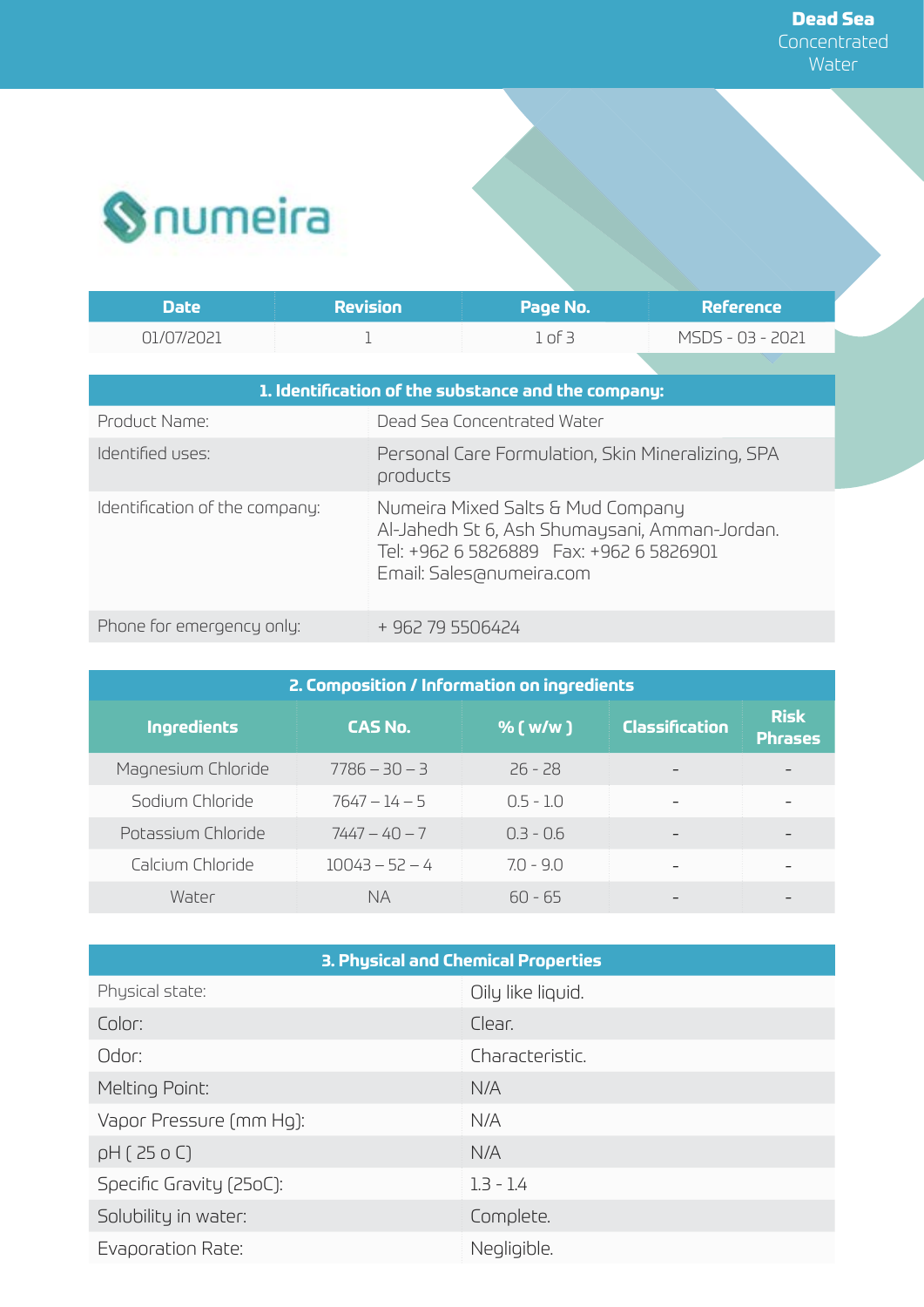

| Date       | <b>Revision</b> | Page No. | <b>Reference</b> |
|------------|-----------------|----------|------------------|
| 71/07/2021 |                 | 2 of 3   | MSDS - 03 - 2021 |

| <b>4. Hazards Identification</b> |                                                                                |  |  |
|----------------------------------|--------------------------------------------------------------------------------|--|--|
| Eye Contact:                     | Mild irritation may occur.                                                     |  |  |
| Skin Contact:                    | Irritation not expected. Mild irritation may occur upon<br>prolonged exposure. |  |  |
| Ingestion:                       | Do Not ingest.                                                                 |  |  |
| Inhalation:                      | No Hazard.                                                                     |  |  |
| Environmental Hazards:           | Not classified as flammable, explosive or oxidizing.                           |  |  |
| Flash point (method used):       | Will not flash.                                                                |  |  |

| <b>5. First Aid Measures</b> |                                                                                                                   |  |  |
|------------------------------|-------------------------------------------------------------------------------------------------------------------|--|--|
| <b>Type of Risk</b>          | <b>Actions to do</b>                                                                                              |  |  |
| Skin Contact:                | Flush with plenty of water or eye wash solution for 15<br>minutes. Seek medical attention if irritation persists. |  |  |
| Eye Contact:                 | $N/A$ .                                                                                                           |  |  |
| Ingestion:                   | $N/A$ .                                                                                                           |  |  |
| Inhalation:                  | N/A                                                                                                               |  |  |

|                                          | <b>6. Stability &amp; Reactivity</b>    |
|------------------------------------------|-----------------------------------------|
| Stability:                               | Stable.                                 |
| Incompatibility (Material to<br>Avoid):  | Avoid contact with oxidizing materials. |
| Hazardous Decomposition or<br>Byproduct: | No know hazard                          |
| Conditions to Avoid:                     | Keep away from extreme heat.            |
| Hazardous Polymerization:                | May Not Occur.                          |